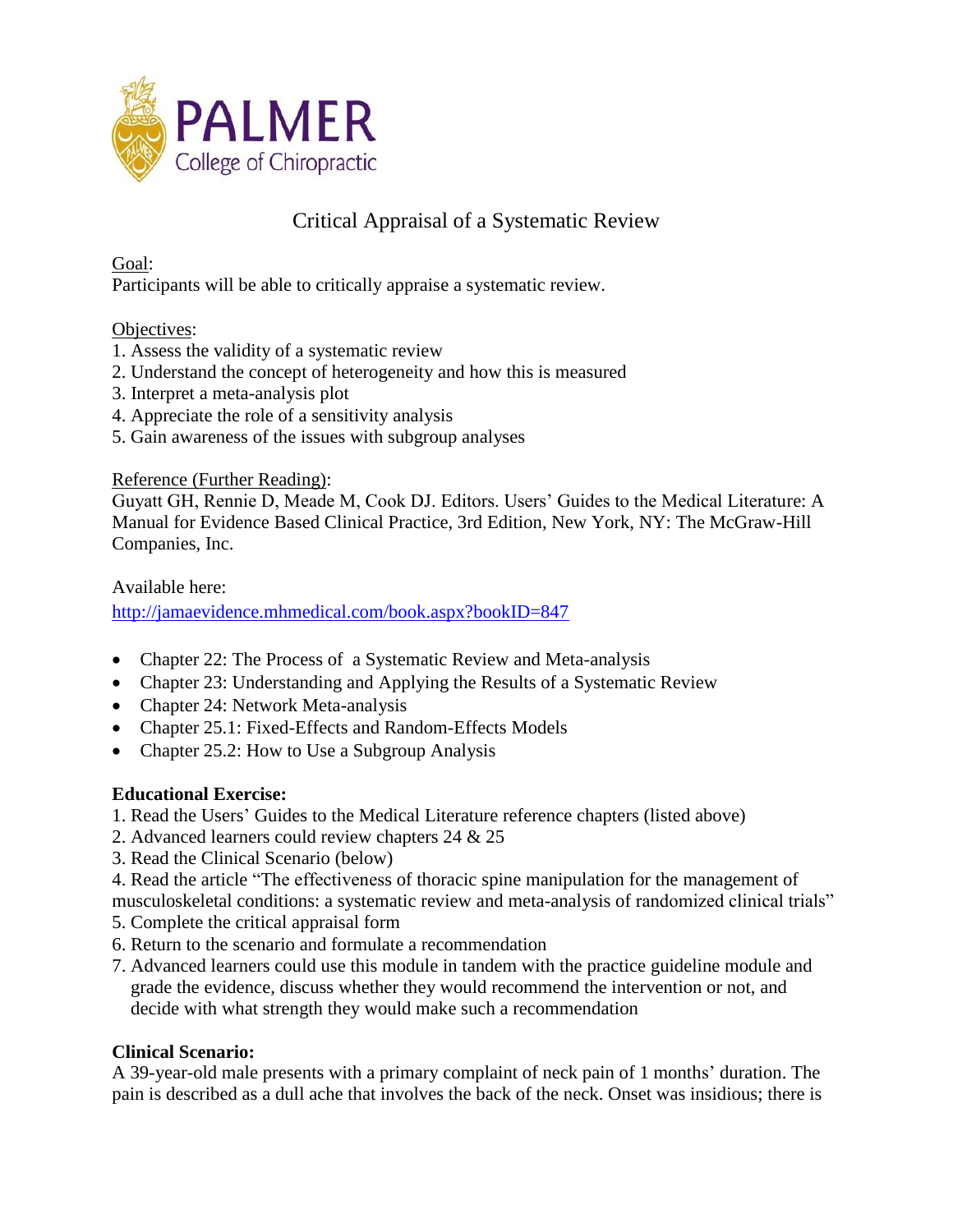no radiation of pain nor other neurological findings. Screening for 'red flags' is unremarkable (e.g. no fever, night pain, unexplained weight loss, etc.). Aggravating factors are sustained desk work, and pain is temporarily relieved by rest, massage, or use of a hot pack.

The patient has been active on the Internet in a search for treatment options and this exercise has left him more confused than informed. He comes to you seeking some clarification on what treatment options may be worth pursuing; specifically, a colleague of his has suggested that spinal manipulation may be helpful (but also advised him to avoid manipulation of his neck due to safety concerns).

Using PubMed 'clinical queries,' you identify the following systematic review which you decide to explore further:

### **Walser et al. The effectiveness of thoracic spine manipulation for the management of musculoskeletal conditions: a systematic review and meta-analysis of randomized clinical trials. J Man Manip Ther. 2009; 17(4): 237-46.**

The abstract indicates it is relevant to your patient and you decide to critically appraise this paper using the "Users' Guides" for a systematic review.

After critically appraising this paper, will you recommend thoracic spine manipulation?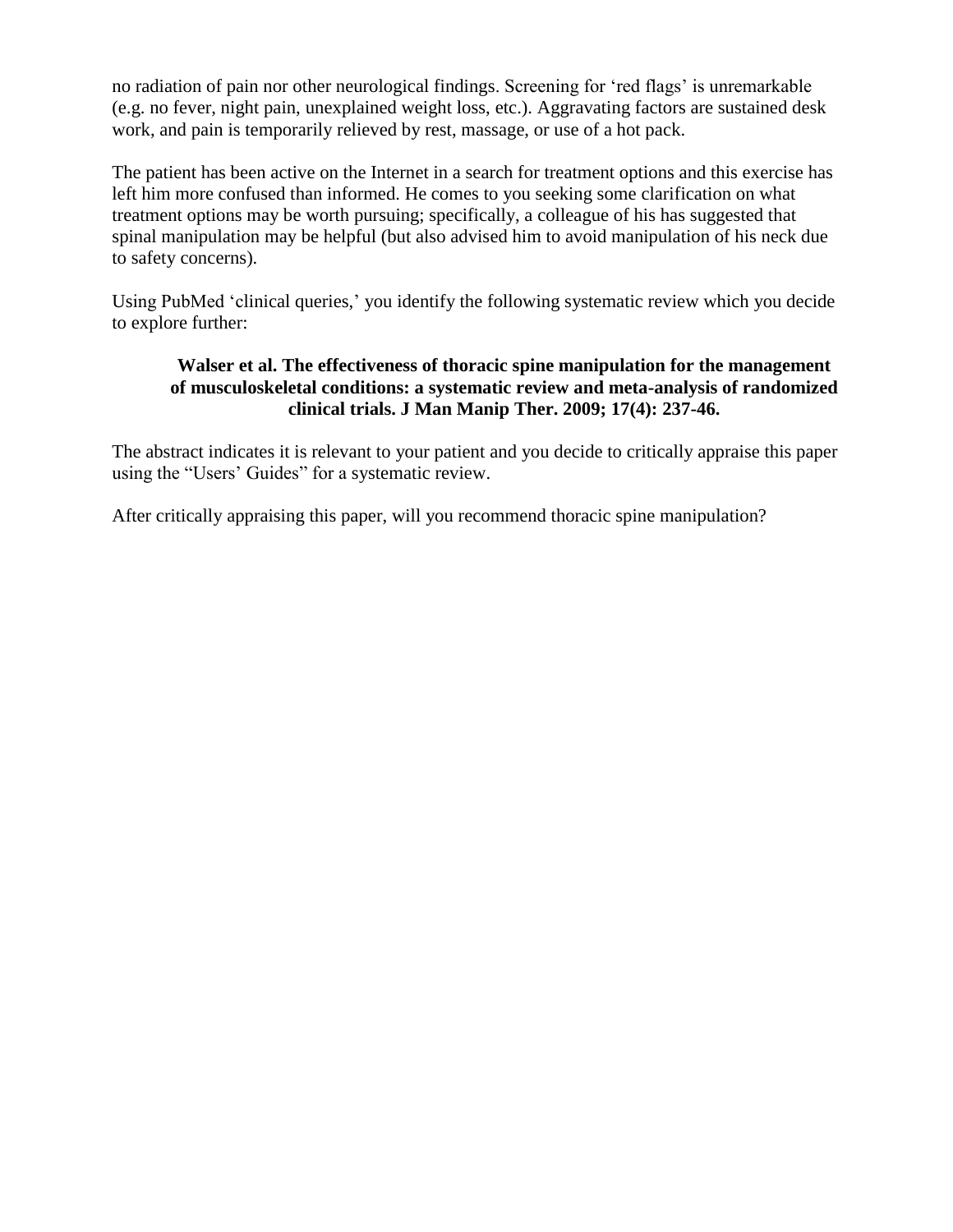

# **CRITICAL REVIEW FORM: SYSTEMATIC REVIEW**

Identify and outline your clinical question in plain language:

### Build a PICO:

| - 10           |  |
|----------------|--|
|                |  |
| $\blacksquare$ |  |
|                |  |

| Databases Searched: |  |
|---------------------|--|
| Resource Acquired:  |  |

| Are the results of the study valid?                             |  |  |
|-----------------------------------------------------------------|--|--|
| Did the review explicitly address<br>a sensible question?       |  |  |
| Was the search for relevant<br>studies detailed and exhaustive? |  |  |
| Were the primary studies of high<br>methodologic quality?       |  |  |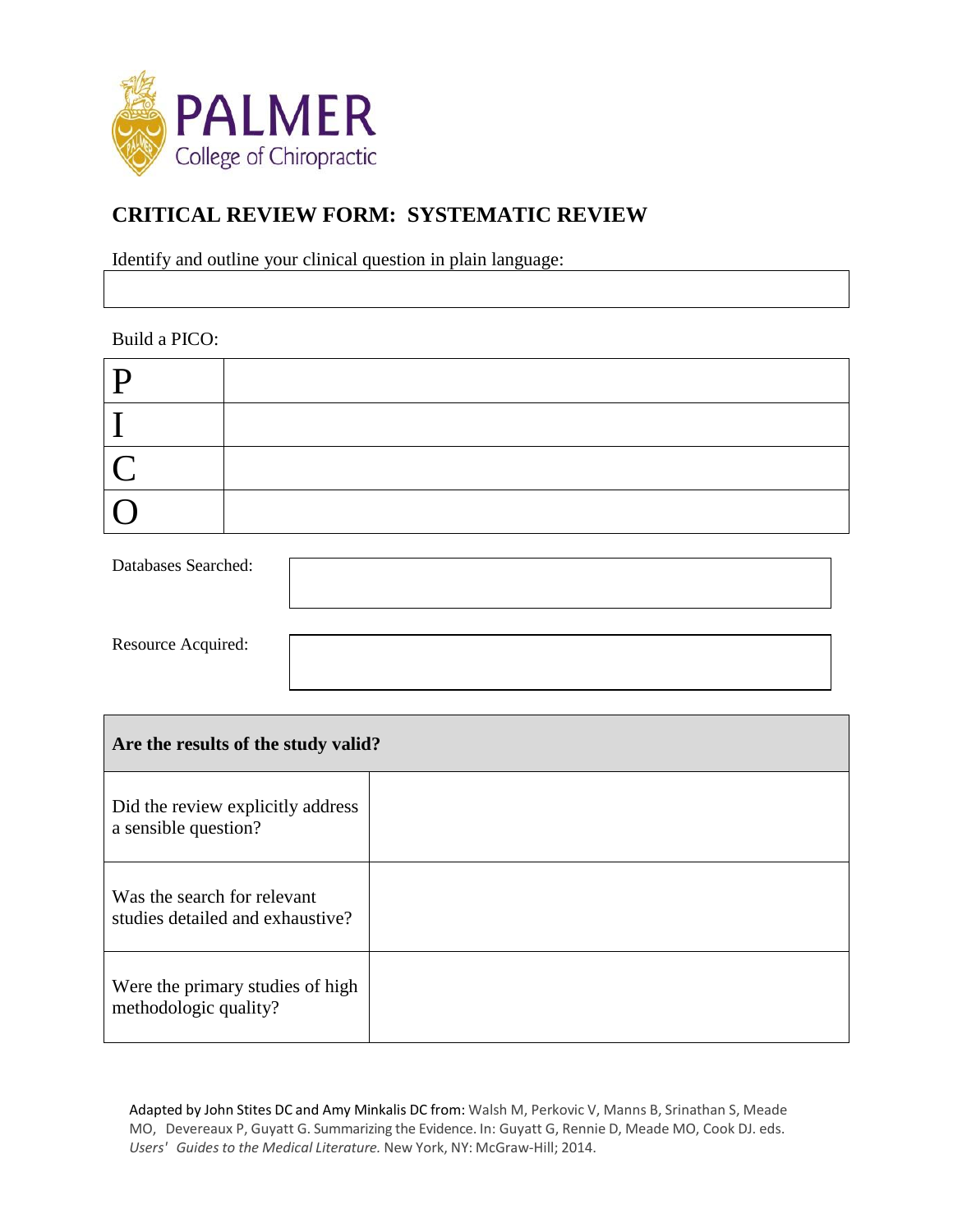| Were the assessments of the<br>included studies reproducible? |  |
|---------------------------------------------------------------|--|
| What are the results?                                         |  |
| What are the overall results of<br>the study?                 |  |
| How precise are the results?                                  |  |
| Were the results similar from<br>study to study?              |  |

Strength of Evidence:

|          | . |  |
|----------|---|--|
| -<br>Low |   |  |

How does this apply to your patient?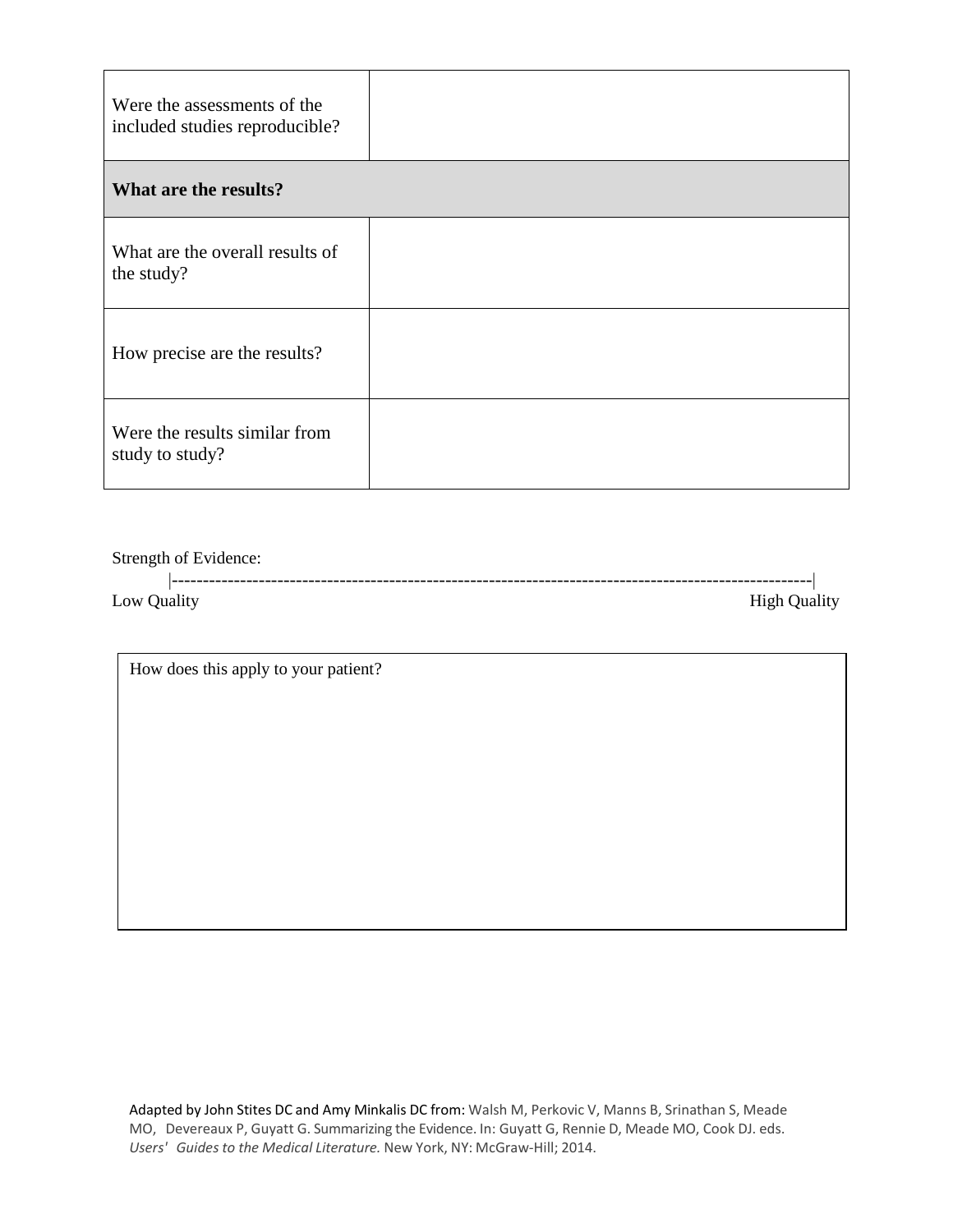

# **CRITICAL REVIEW FORM: SYSTEMATIC REVIEW**

Identify and outline your clinical question in plain language:

What is the effectiveness of thoracic spinal manipulation for neck pain?

### Build a PICO:

| D | Neck pain                   |
|---|-----------------------------|
|   | Thoracic spine manipulation |
|   | N/A                         |
|   | Decreased pain              |

Databases Searched:

PubMed

Resource Acquired:

The effectiveness of thoracic spine manipulation for the management of musculoskeletal conditions: a systematic review and meta-analysis of randomized clinical trials

### **Are the results of the study valid?**

| Did the review explicitly address<br>a sensible question?       | Yes, though a well formulated review question in terms of<br>population, intervention, comparison and outcome is not stated<br>anywhere. The last paragraph of the introduction covers some<br>elements of the question.                                                               |
|-----------------------------------------------------------------|----------------------------------------------------------------------------------------------------------------------------------------------------------------------------------------------------------------------------------------------------------------------------------------|
| Was the search for relevant<br>studies detailed and exhaustive? | Probably yes. Five electronic databases, reference lists of articles<br>found were searched. Authors also sent emails to the contact<br>authors of all articles to enquire if any article has been missed. But<br>there is language bias. Only English language articles are included. |
| Were the primary studies of high<br>methodologic quality?       | Authors assessed methodological quality of the papers using a<br>validated scale, Pedro. Seven of the studies were considered of<br>high quality, four of fair quality, and two of poor quality.                                                                                       |